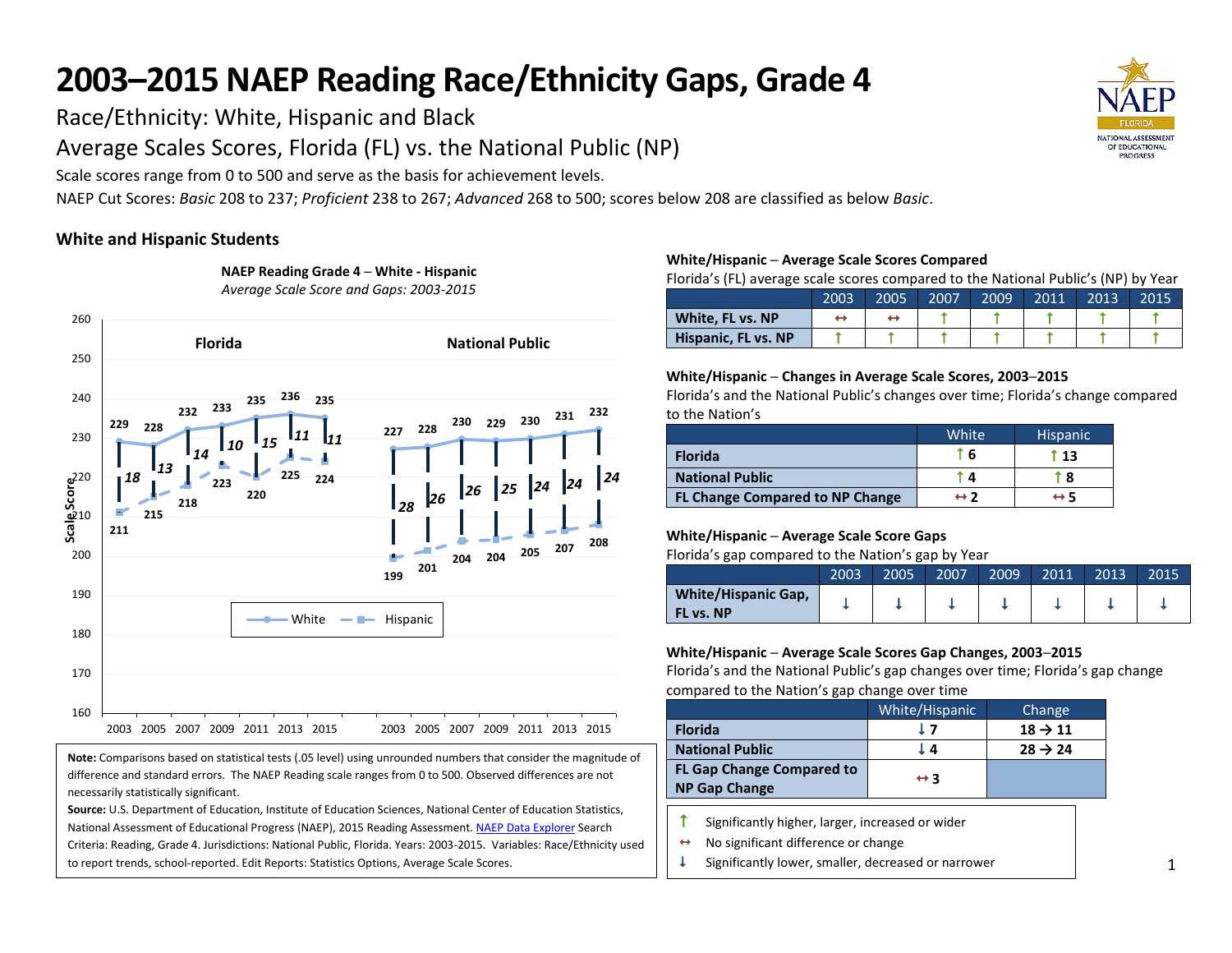Race/Ethnicity: White, Hispanic and Black

Average Scales Scores, Florida (FL) vs. the National Public (NP)

Scale scores range from 0 to 500 and serve as the basis for achievement levels.

NAEP Cut Scores: *Basic* 208 to 237; *Proficient* 238 to 267; *Advanced* 268 to 500; scores below 208 are classified as below *Basic*.

# **White and Black Students**



**Note:** Comparisons based on statistical tests (.05 level) using unrounded numbers that consider the magnitude of difference and standard errors.

**Source:** U.S. Department of Education, Institute of Education Sciences, National Center of Education Statistics, National Assessment of Educational Progress (NAEP), 2015 Reading Assessment.

[NAEP Data Explorer](http://nces.ed.gov/nationsreportcard/naepdata/) Search Criteria: Reading, Grade 4. Jurisdictions: National Public, Florida. Years: 2003-2015. Variables: Race/Ethnicity used to report trends, school-reported. Edit Reports: Statistics Options, Average Scale Scores.

### **White/Black ─ Average Scale Scores Compared**

Florida's (FL) average scale scores compared to the National Public's (NP) by Year

|                         | 2003 | 2005 | 2007 | 2009 | 2011 | 2013 | 2015 |
|-------------------------|------|------|------|------|------|------|------|
| White, FL vs. NP        |      |      |      |      |      |      |      |
| <b>Black. FL vs. NP</b> |      |      |      |      |      |      |      |

#### **White/Black ─ Changes in Average Scale Scores, 2003─2015**

Florida's and the National Public's changes over time; Florida's change compared to the Nation's

|                                        | White               | <b>Black</b> |
|----------------------------------------|---------------------|--------------|
| <b>Florida</b>                         | ົ 6                 | T 15         |
| <b>National Public</b>                 | а                   | ٠q           |
| <b>FL Change Compared to NP Change</b> | $\leftrightarrow$ 2 | 6            |

## **White/Black ─ Average Scale Score Gaps**

Florida's gap compared to the Nation's gap by Year

|                                             | 2003 | 2005 | 2007 | 2009 | 2011 | 2013 | 2015 |
|---------------------------------------------|------|------|------|------|------|------|------|
| <b>White/Black Gap,</b><br><b>FL vs. NP</b> |      | ↔    | ↔    |      | ↔    |      |      |

## **White/Black ─ Average Scale Score Gap Changes, 2003─2015**

Florida's and the National Public's gap changes over time; Florida's gap change compared to the Nation's gap change over time

|                                                          | White/Black         | Change              |
|----------------------------------------------------------|---------------------|---------------------|
| <b>Florida</b>                                           | Γd                  | $31 \rightarrow 23$ |
| <b>National Public</b>                                   | Ι4                  | $30 \rightarrow 26$ |
| <b>FL Gap Change Compared to</b><br><b>NP Gap Change</b> | $\leftrightarrow$ 5 |                     |

- $\uparrow$  Significantly higher, larger, increased or wider
- $\leftrightarrow$  No significant difference or change
- $\downarrow$  Significantly lower, smaller, decreased or narrower



*Average Scale Score and Gaps: 2003-2015*

**NAEP Reading Grade 4 ─ White - Black**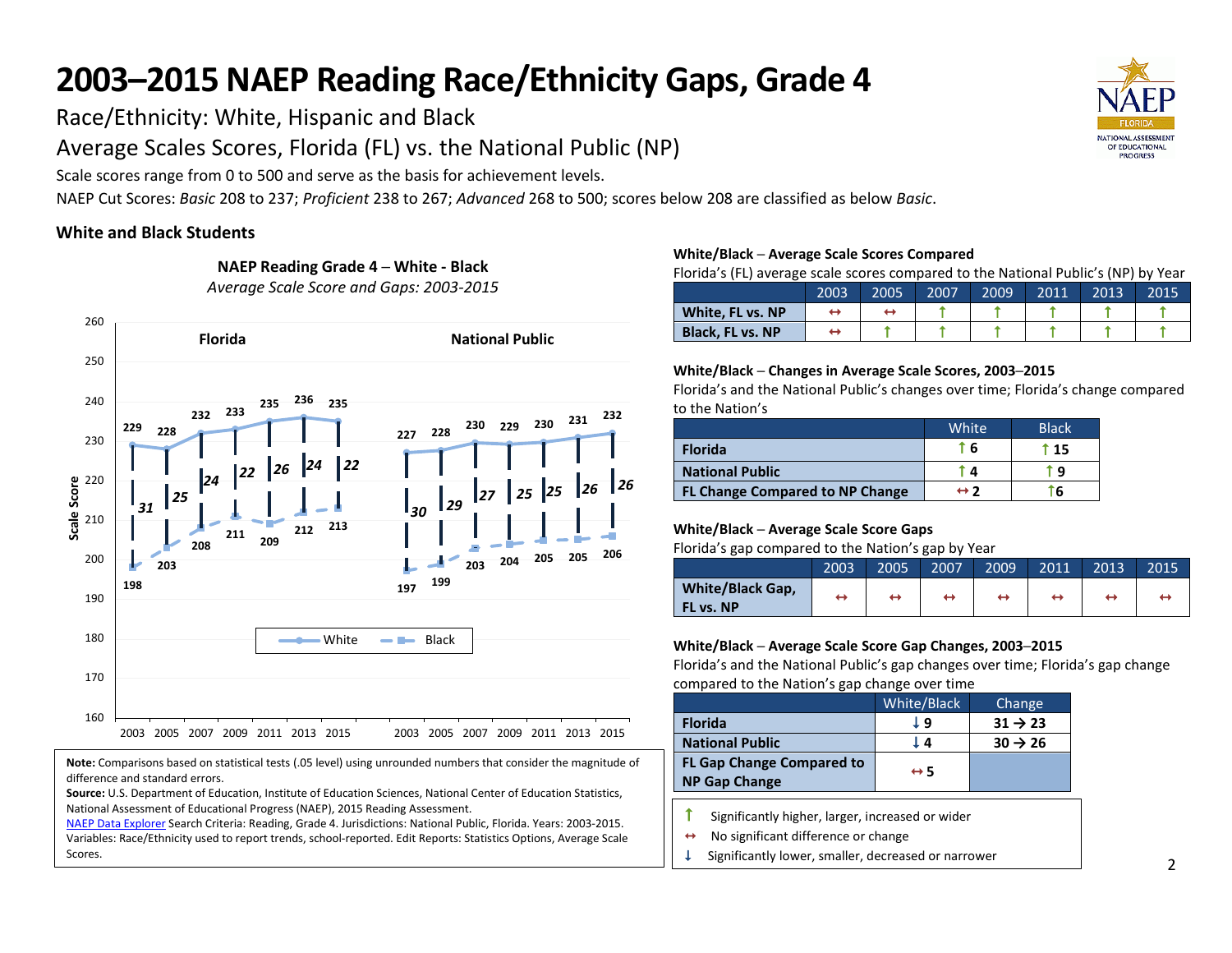Race/Ethnicity: White, Hispanic and Black

At or above *Basic*, Florida (FL) vs. the National Public (NP)

Scale scores range from 0 to 500 and serve as the basis for achievement levels.

NAEP Cut Scores: *Basic* 208 to 237; *Proficient* 238 to 267; *Advanced* 268 to 500; scores below 208 are classified as below *Basic*.

# **White and Hispanic Students**

necessarily statistically significant.

Levels, Cumulative.



**Notes:** Comparisons based on statistical tests (.05 level) using unrounded numbers that consider the magnitude of difference and standard errors. The NAEP Reading scale ranges from 0 to 500. Observed differences are not

**Source:** U.S. Department of Education, Institute of Education Sciences, National Center of Education Statistics,

[NAEP Data Explorer](http://nces.ed.gov/nationsreportcard/naepdata/) Search Criteria: Reading, Grade 4. Jurisdictions: National Public, Florida. Years: 2003-2015. Variables: Race/Ethnicity used to report trends, school-reported. Edit Reports: Statistics Options, Achievement

At or above *Basic*: Partial mastery of prerequisite knowledge and skills needed for proficient work.

National Assessment of Educational Progress (NAEP), 2015 Reading Assessment.

**NAEP Reading Grade 4 ─ White - Hispanic**

*Gap - At or above Basic: 2003-2015*

## **White/Hispanic ─ Percent at or above** *Basic* **Compared**

Florida's (FL) percentage at or above *Basic* compared to the National Public's (NP) by Year

|                     | 2003 | 2005 | 2007 | 2009 | 2011 | 2013 | 2015 |
|---------------------|------|------|------|------|------|------|------|
| White, FL vs. NP    |      |      |      |      |      |      |      |
| Hispanic, FL vs. NP |      |      |      |      |      |      |      |

### **White/Hispanic ─ Changes in Percent at or above** *Basic***, 2003─2015**

Florida's and the National Public's changes over time; Florida's change compared to the Nation's

|                                        | White | <b>Hispanic</b> |
|----------------------------------------|-------|-----------------|
| <b>Florida</b>                         | ŤΑ    | t 16            |
| <b>National Public</b>                 | ŤБ    | ່ 11            |
| <b>FL Change Compared to NP Change</b> | ↔ 4   | ↔ 5             |

## **White/Hispanic ─ Percent at or above** *Basic* **Gaps**

Florida's gap compared to the Nation's gap by Year

|                                         | 2003 | 2005 | 2007 | 2009 | 2011 | 2013 | 2015 |
|-----------------------------------------|------|------|------|------|------|------|------|
| <b>White/Hispanic Gap,</b><br>FL vs. NP |      |      |      |      |      |      |      |

## **White/Hispanic ─ Percent at or above** *Basic* **Gap Changes, 2003─2015**

Florida's and the National Public's gap changes over time; Florida's gap change compared to the Nation's gap change over time

|                                                          | White/Hispanic      | Change              |
|----------------------------------------------------------|---------------------|---------------------|
| <b>Florida</b>                                           | $leftrightarrow -7$ | $20 \rightarrow 12$ |
| <b>National Public</b>                                   | L 6                 | $31 \rightarrow 25$ |
| <b>FL Gap Change Compared to</b><br><b>NP Gap Change</b> | $\leftrightarrow$ 1 |                     |

- Significantly higher, larger, increased or wider
- $\leftrightarrow$  No significant difference or change
- Significantly lower, smaller, decreased or narrower

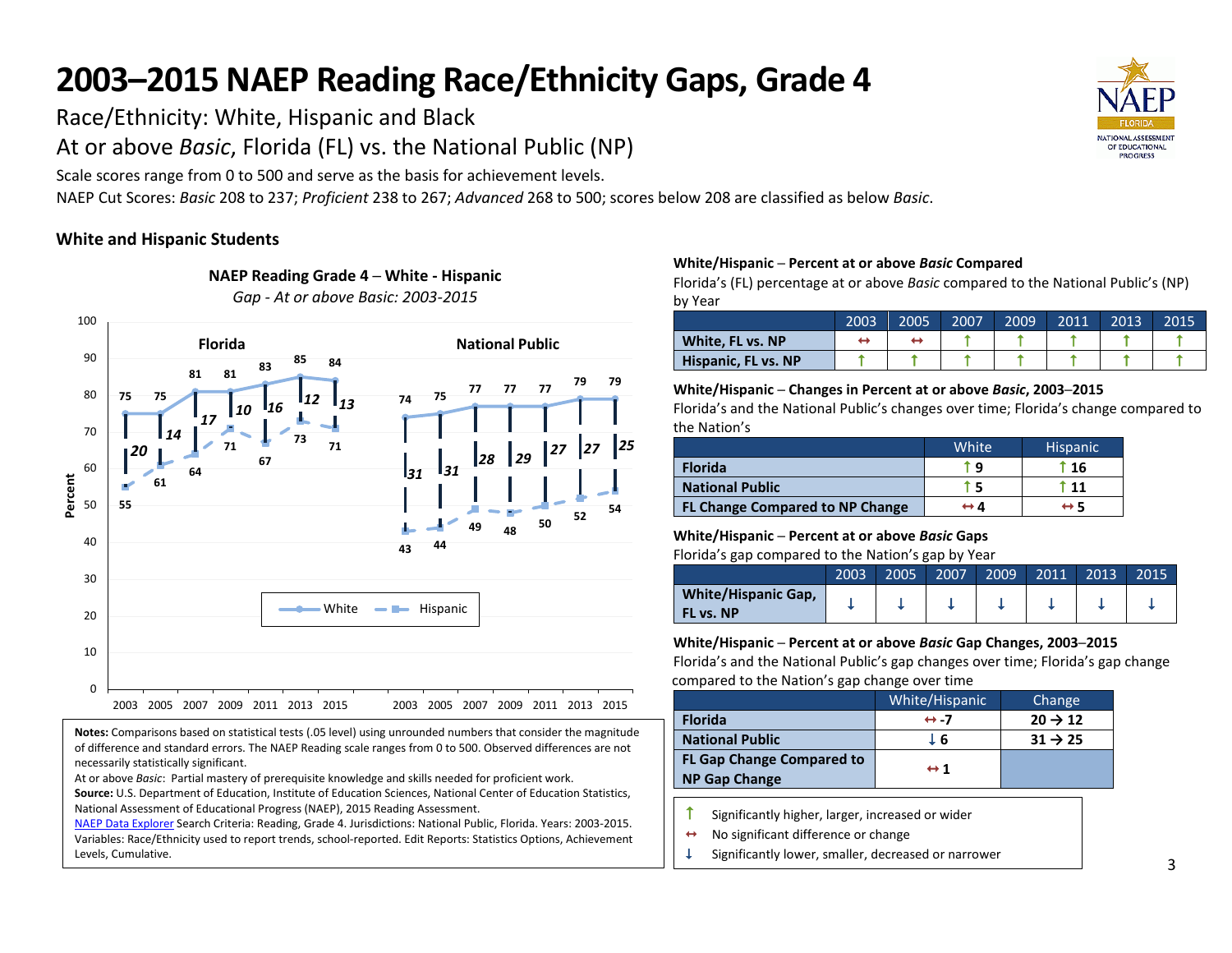Race/Ethnicity: White, Hispanic and Black

At or above *Basic*, Florida (FL) vs. the National Public (NP)

Scale scores range from 0 to 500 and serve as the basis for achievement levels.

NAEP Cut Scores: *Basic* 208 to 237; *Proficient* 238 to 267; *Advanced* 268 to 500; scores below 208 are classified as below *Basic*.

# **White and Black**

necessarily statistically significant.

Levels, Cumulative.



**Notes:** Comparisons based on statistical tests (.05 level) using unrounded numbers that consider the magnitude of difference and standard errors. The NAEP Reading scale ranges from 0 to 500. Observed differences are not

**Source**: U.S. Department of Education, Institute of Education Sciences, National Center of Education Statistics,

[NAEP Data Explorer](http://nces.ed.gov/nationsreportcard/naepdata/) Search Criteria: Reading, Grade 4. Jurisdictions: National Public, Florida. Years: 2003-2015. Variables: Race/Ethnicity used to report trends, school-reported. Edit Reports: Statistics Options, Achievement

At or above *Basic*: Partial mastery of prerequisite knowledge and skills needed for proficient work.

National Assessment of Educational Progress (NAEP), 2015 Reading Assessment.

**NAEP Reading Grade 4 ─ White - Black** *Gap - At or above Basic: 2003-2015*

## **White/Black ─ Percent at or above** *Basic* **Compared**

Florida's (FL) percentage at or above *Basic* compared to the National Public's (NP) by Year

|                         | 2003 | 2005 | 2007 | 2009 | 2011 | 2013 | 2015 |
|-------------------------|------|------|------|------|------|------|------|
| <b>White, FL vs. NP</b> |      |      |      |      |      |      |      |
| <b>Black. FL vs. NP</b> |      |      |      |      |      |      |      |

#### **White/Black ─ Changes in Percent at or above** *Basic***, 2003─2015**

Florida's and the National Public's changes over time; Florida's change compared to the Nation's

|                                        | White <sup>1</sup> | <b>Black</b> |
|----------------------------------------|--------------------|--------------|
| <b>Florida</b>                         | r q                | $^{\circ}18$ |
| <b>National Public</b>                 |                    | -12          |
| <b>FL Change Compared to NP Change</b> | ↔ 4                | ↔ 7          |

## **White/Black ─ Percent at or above** *Basic* **Gaps**

Florida's gap compared to the Nation's gap by Year

|                                             | 2003 | 2005 | 2007 | 2009 | 2011 | 2013 | 2015 |
|---------------------------------------------|------|------|------|------|------|------|------|
| <b>White/Black Gap,</b><br><b>FL vs. NP</b> |      |      |      |      |      |      |      |

## **White/Black ─ Percent at or above** *Basic* **Gap Changes, 2003─2015**

Florida's and the National Public's gap changes over time; Florida's gap change compared to the Nation's gap change over time

|                                                          | White/Black         | Change              |
|----------------------------------------------------------|---------------------|---------------------|
| <b>Florida</b>                                           | $\perp$ 10          | $35 \rightarrow 25$ |
| <b>National Public</b>                                   | 17                  | $34 \rightarrow 28$ |
| <b>FL Gap Change Compared to</b><br><b>NP Gap Change</b> | $\leftrightarrow$ 3 |                     |

- $\uparrow$  Significantly higher, larger, increased or wider
- $\leftrightarrow$  No significant difference or change
- $\downarrow$  Significantly lower, smaller, decreased or narrower

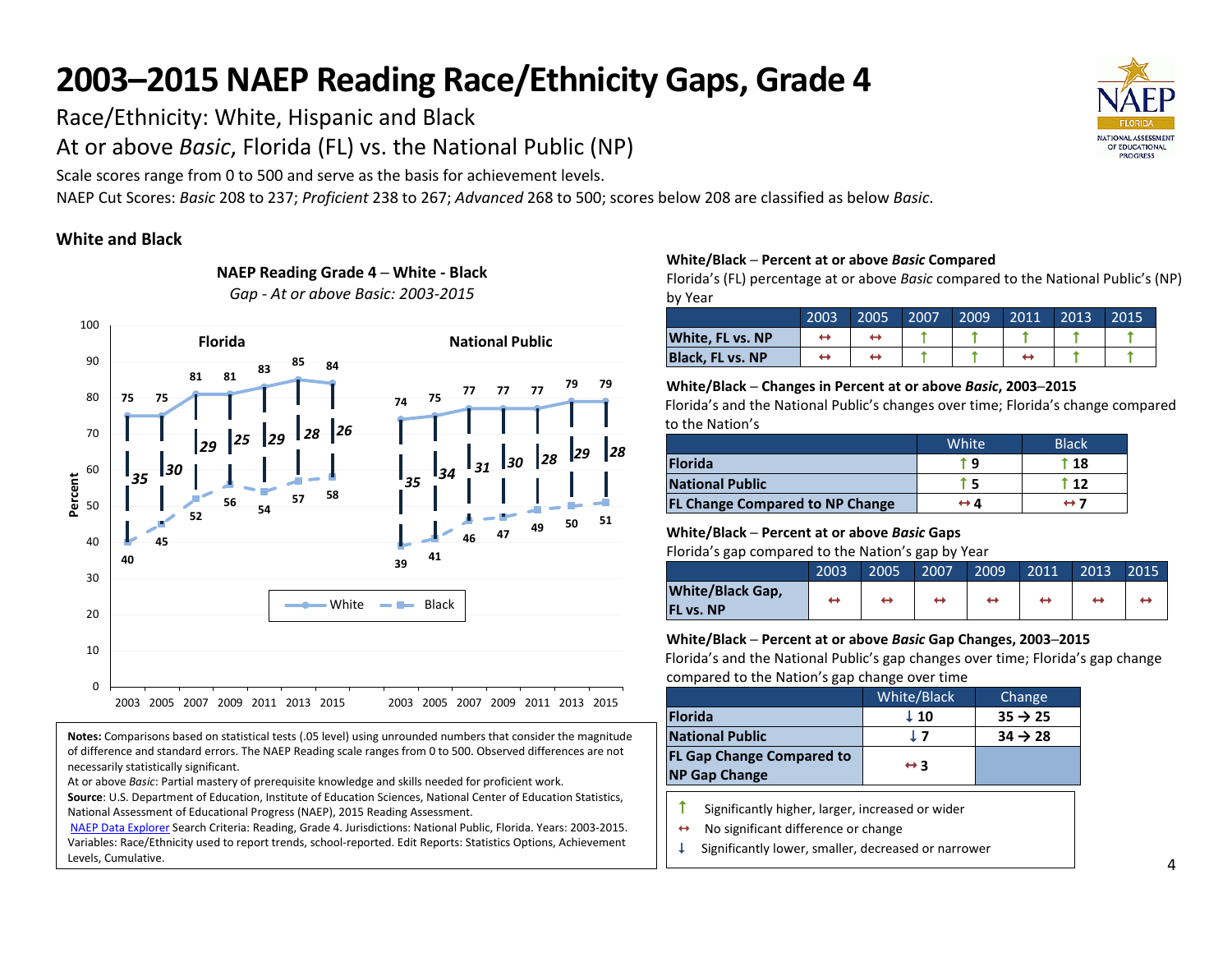Race/Ethnicity: White, Hispanic and Black

At or above *Proficient*, Florida (FL) vs. the National Public (NP)

**NAEP Reading Grade 4 ─ White - Hispanic**

Scale scores range from 0 to 500 and serve as the basis for achievement levels.

NAEP Cut Scores: *Basic* 208 to 237; *Proficient* 238 to 267; *Advanced* 268 to 500; scores below 208 are classified as below *Basic*.

# **White and Hispanic Students**



**Notes:** Comparisons based on statistical tests (.05 level) using unrounded numbers that consider the magnitude of difference and standard errors. The NAEP Reading scale ranges from 0 to 500. Observed differences are not necessarily statistically significant.

At or above *Proficient*: Mastery of complex material; higher than grade level performance.

**Source:** U.S. Department of Education, Institute of Education Sciences, National Center of Education Statistics, National Assessment of Educational Progress (NAEP), 2015 Reading Assessment.

[NAEP Data Explorer](http://nces.ed.gov/nationsreportcard/naepdata/) Search Criteria: Reading, Grade 4. Jurisdictions: National Public, Florida. Years: 2003-2015. Variables: Race/Ethnicity used to report trends, school-reported. Edit Reports: Statistics Options, Achievement Levels, Cumulative.

### **White/Hispanic ─ Percent at or above** *Proficient* **Compared**

Florida's (FL) percentage at or above *Proficient* compared to the National Public's (NP) by Year

|                     | 2003 | 2005 | 2007 | 2009 | 2011 | 2013 | 2015 |
|---------------------|------|------|------|------|------|------|------|
| White, FL vs. NP    |      |      |      |      |      |      |      |
| Hispanic, FL vs. NP |      |      |      |      |      |      |      |

#### **White/Hispanic ─ Changes in Percent at or above** *Proficient***, 2003─2015**

Florida's and the National Public's changes over time; Florida's change compared to the Nation's

|                                        | White <sup>1</sup>  | <b>Hispanic</b>          |
|----------------------------------------|---------------------|--------------------------|
| <b>Florida</b>                         |                     | $^{\circ}$ 10 $^{\circ}$ |
| <b>National Public</b>                 | Г 6                 | -6                       |
| <b>FL Change Compared to NP Change</b> | $\leftrightarrow$ 1 | $\leftrightarrow$ 4      |

### **White/Hispanic ─ Percent at or above** *Proficient* **Gaps**

Florida's gap compared to the Nation's gap by Year

|                                         | 2003 | 2005 | 2007 | 2009 | 2011 | 2013 | 2015 |
|-----------------------------------------|------|------|------|------|------|------|------|
| <b>White/Hispanic Gap,</b><br>FL vs. NP |      |      |      |      |      |      |      |

### **White/Hispanic ─ Percent at or above** *Proficient* **Gap Changes, 2003─2015**

Florida's and the National Public's gap changes over time; Florida's gap change compared to the Nation's gap change over time

|                                                          | White/Hispanic      | Change              |
|----------------------------------------------------------|---------------------|---------------------|
| <b>Florida</b>                                           | $\leftrightarrow$ 3 | $18 \rightarrow 15$ |
| <b>National Public</b>                                   | ⇔n                  | $25 \rightarrow 25$ |
| <b>FL Gap Change Compared to</b><br><b>NP Gap Change</b> | $\leftrightarrow$ 3 |                     |

- $\uparrow$  Significantly higher, larger, increased or wider
- $\leftrightarrow$  No significant difference or change
- $\downarrow$  Significantly lower, smaller, decreased or narrower